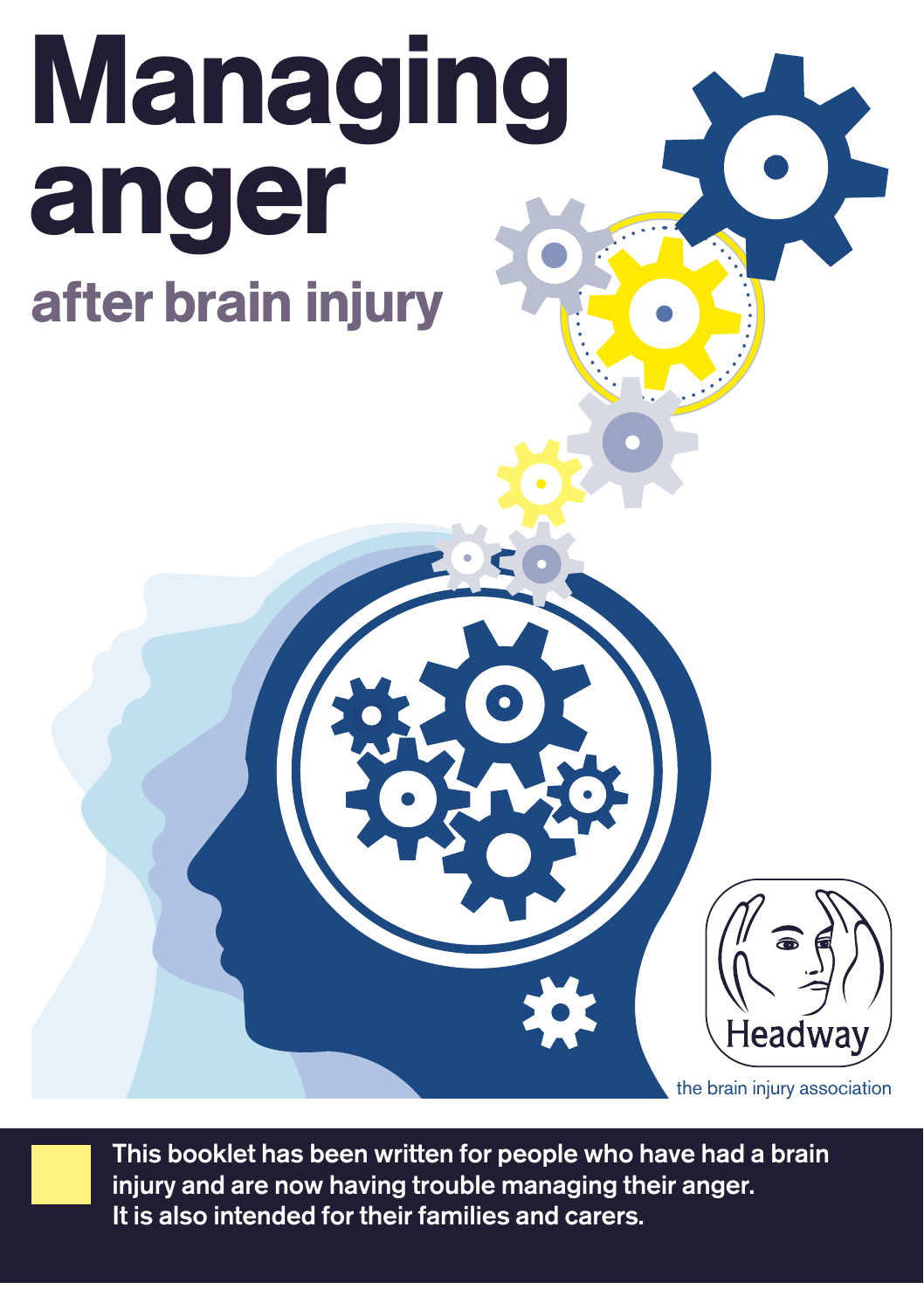**This e-booklet is an adaptation, created in March 2021, of the Headway print booklet** *Managing anger after brain injury***.**

# published by



Headway – the brain injury association Bradbury House, 190 Bagnall Road Old Basford, Nottingham NG6 8SF

**Authors:** Helen O'Neill and Tamsin Keyes, Publications and Research Manager, Headway – the brain injury association.

We would like to thank all of the brain injury survivors and carers who contributed to this booklet by sharing their experiences of managing anger after brain injury.

All rights reserved. No part of this publication may be reproduced, stored in a retrieval system, or transmitted by any means, electronic, mechanical, photocopying, recording or otherwise, without prior permission in writing from the copyright owner.

© Headway – the brain injury association, 2005. New edition 2021.

**ISBN**: 978-1-873889-93-0



This booklet received a Commended Award at the British Medical Association Patient Information Awards 2012.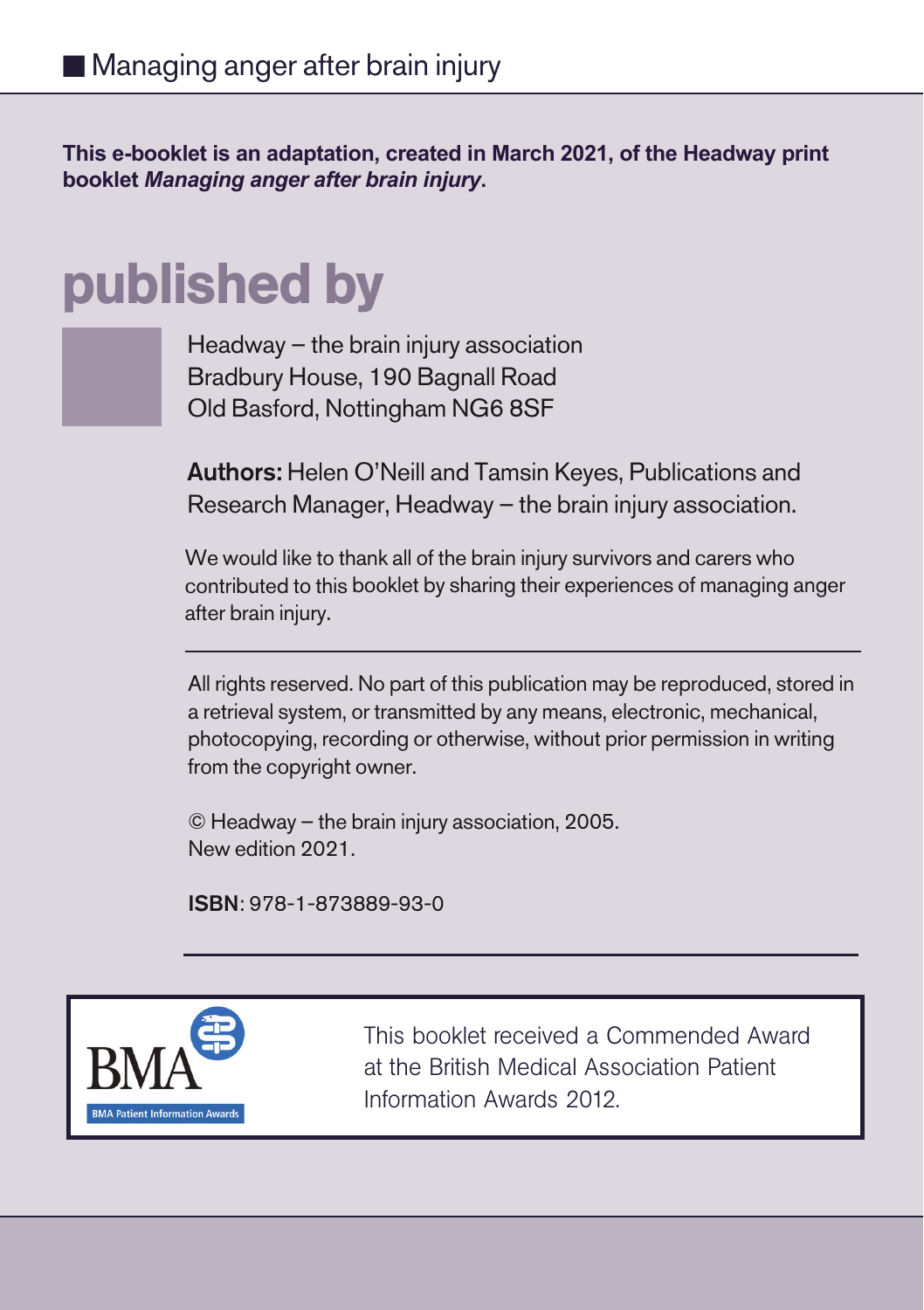# Headway - the brain injury association  $\blacksquare$

# **Contents**

| $\mathbf 2$ |
|-------------|
| 3           |
| 4           |
| 5           |
| 5           |
| 6           |
| 6           |
| 9           |
| 9           |
| 10          |
| 11          |
| 11          |
| 12          |
| 14          |
| 16          |
| 17          |
| 20          |
| 21          |

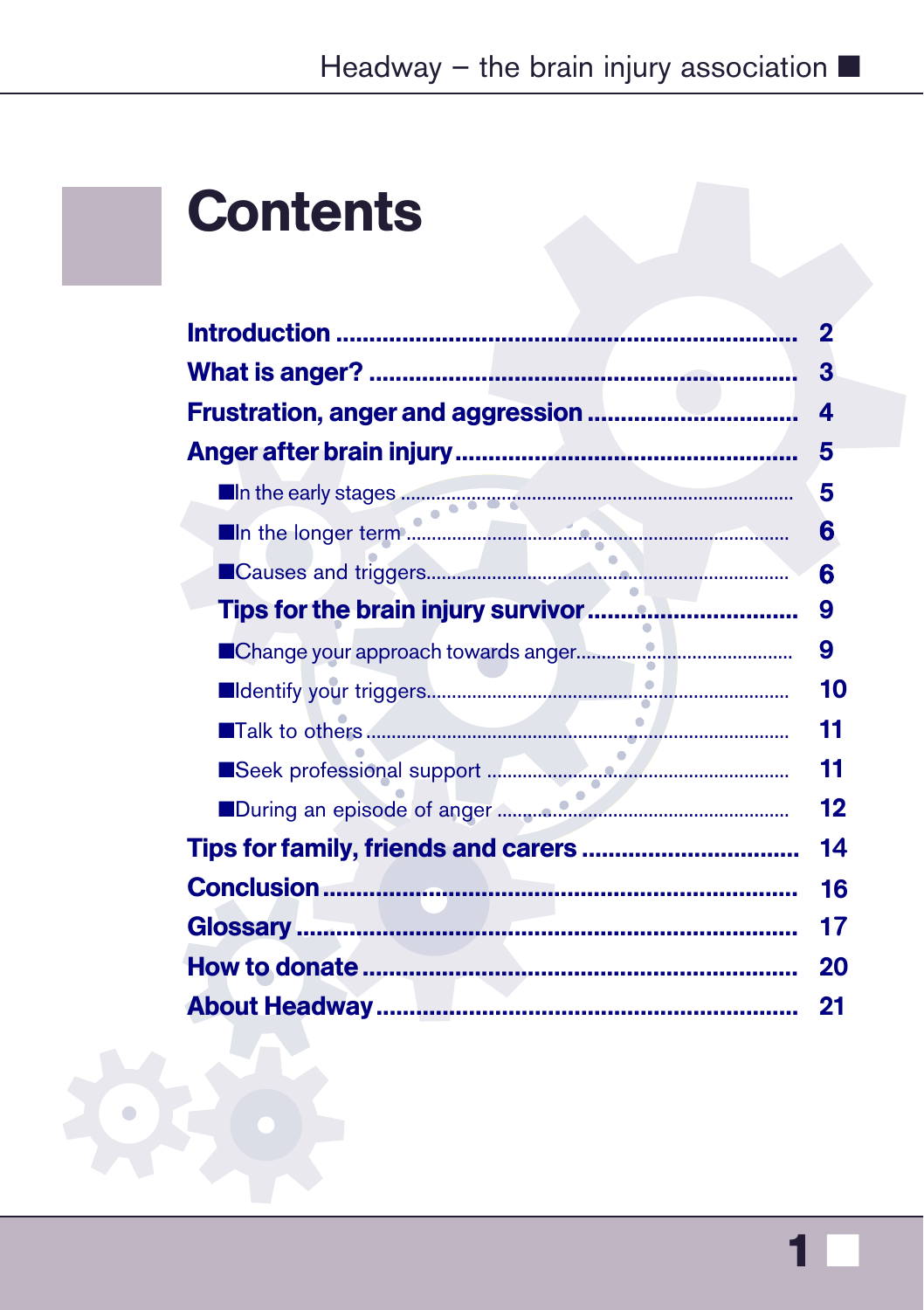■ Managing anger after brain injury

# Introduction

**T**his booklet has been written for brain injury survivors who are now having trouble managing their anger. It is also for their families, friends and carers. It looks at what anger is, why brain injury survivors may experience more anger and suggests ways of managing it from day-to-day.

You will find some terms in **bold** type. These are defined in the glossary on page 17, along with some other technical terms that you may hear from medical professionals or read in books.

The information in this booklet does not replace clinical guidance from medical professionals. If you feel that you or someone you know has a problem with managing anger then we would advise consulting a GP or rehabilitation professional. It may be possible to seek referral to a specialist. More information on specialist support is available further on in this booklet.

**Remember, anger is a normal, natural emotional response and managing anger isn't about taking it away. It is about learning to control it rather than letting it control you.** 

We hope that after reading this booklet you will have a better understanding of anger and brain injury, and will have learned some new ways of coping.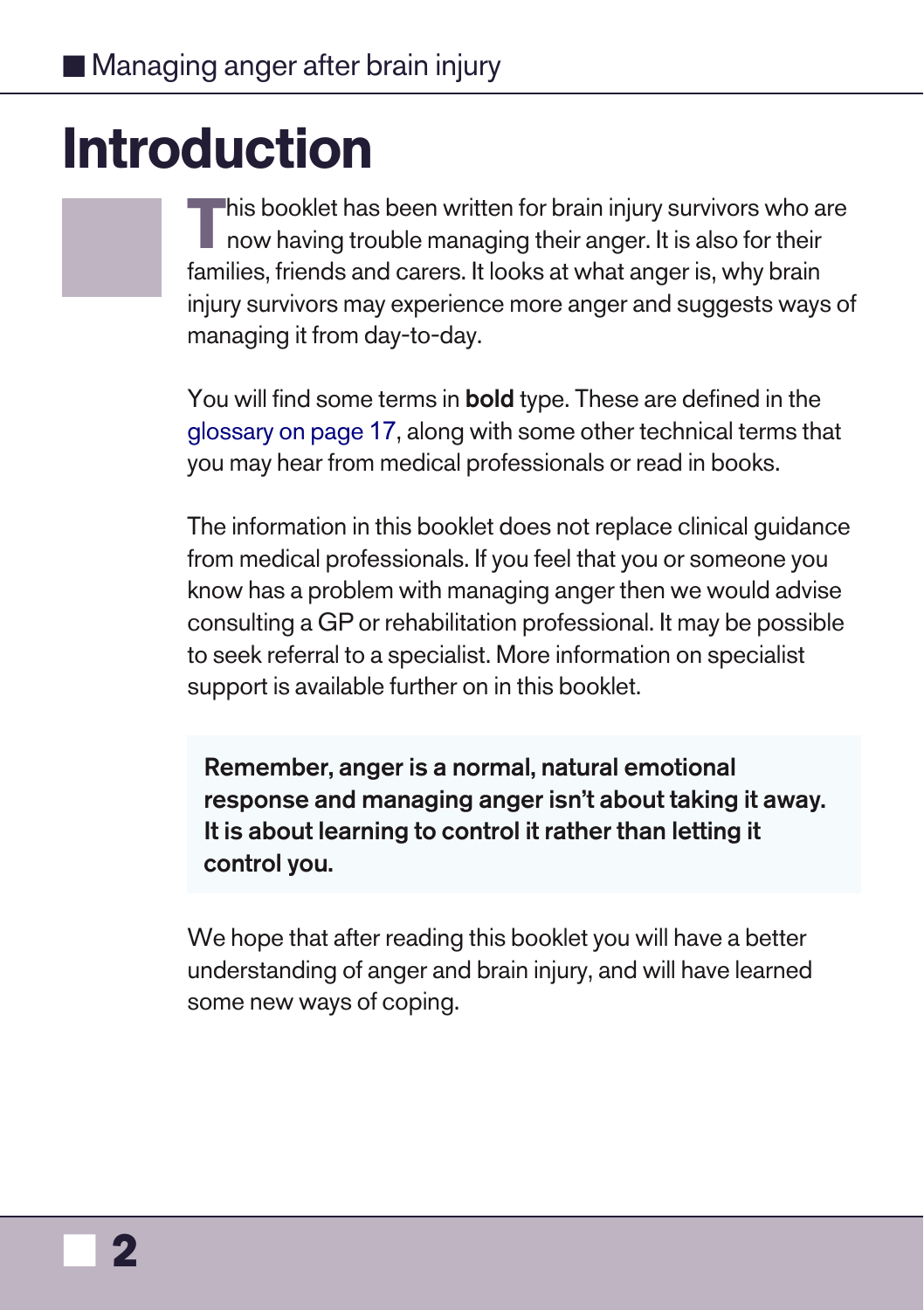# What is anger?

Anger is a normal emotion that is a psychological reaction to something that makes us feel irritated, frustrated, threatened or anxious.

All emotions cause changes in our bodies. Anger makes your heart beat faster and may make you feel hot and restless. This is because your body is pumping out energy hormones (like **adrenaline**), physically preparing you in case you have to react.

**One of the most basic human mechanisms is the fight-orflight response. When presented with something that threatens or upsets us in some way, our bodies automatically prepare to either run from the situation (flight) or confront it (fight). Both of these reactions cause a sequence of hormone changes and physiological responses in the body. Anger is an emotion that triggers this process.**

Inevitably there are times when things are out of our control and it is natural to feel frustrated. However, if we start to shout and blame others, it is important to be able to identify that this type of anger is unhelpful, and we should try to make a conscious effort to calm ourselves down.

Anger can be healthy if managed properly. This involves noticing that you are angry in the first place, keeping calm, and solving the problem in an assertive way. If you manage your anger in this way, other people may not even realise that you were angry at all.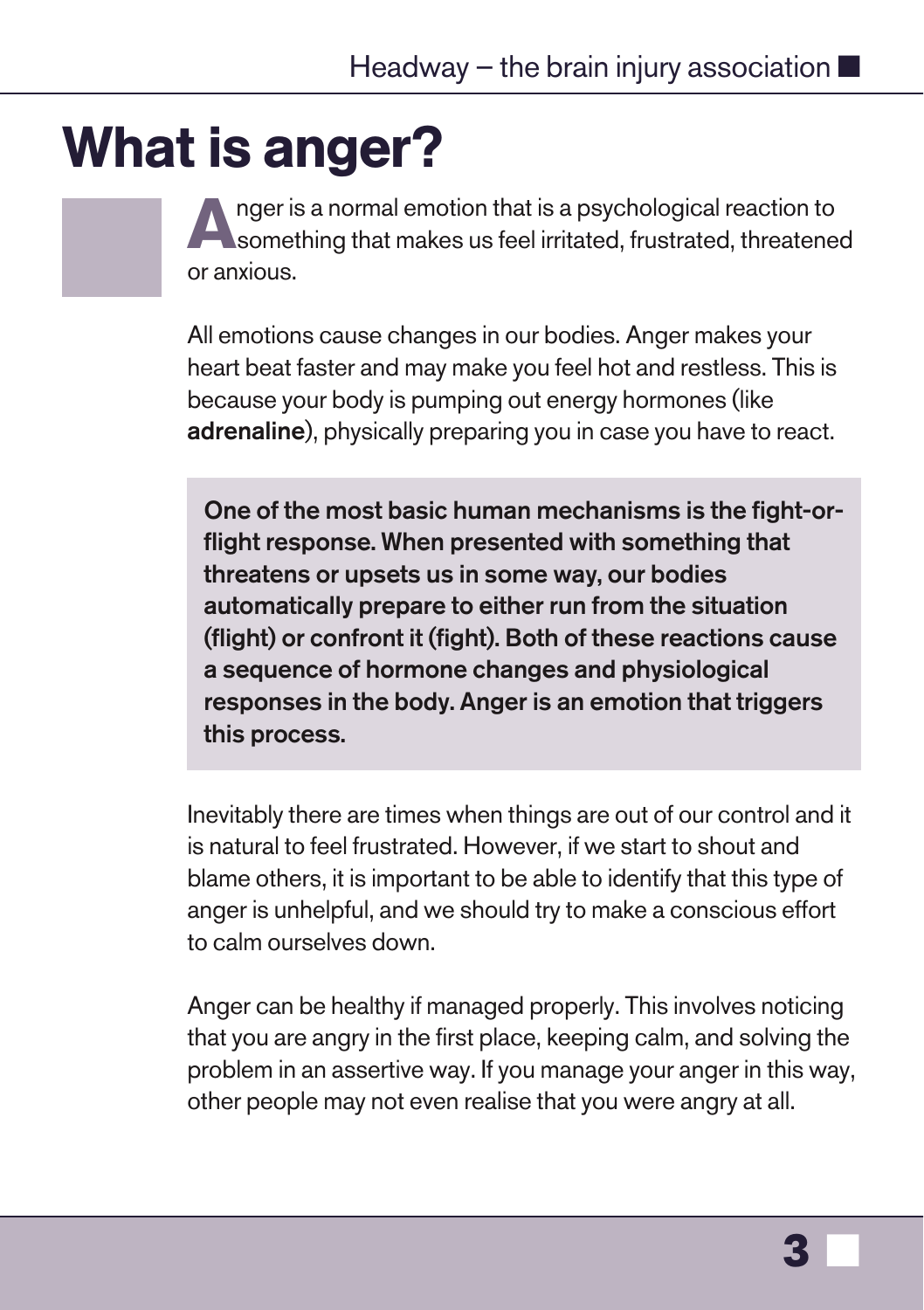# Frustration, anger and aggression

lost people's anger begins with frustration, when something **first starts to annoy or upset us. Frustration can build up** slowly over time or quickly turn into anger depending on the circumstance and person.

Anger is an emotion that is experienced internally by the person themselves. It may cause changes in body language or tone of voice so that others notice when we are feeling angry.

Aggression is a behaviour that others can see, feel or hear. It occurs when the anger is directed towards someone or something.

Not all anger results in aggression, and not all cases of aggressive behaviour occur when the person is angry over something.

In rare cases, outbursts of aggression can happen with little or no trigger. It is important that this is properly looked into. In some instances, it may be diagnosed as '**episodic dyscontrol syndrome**', which can require drug treatment.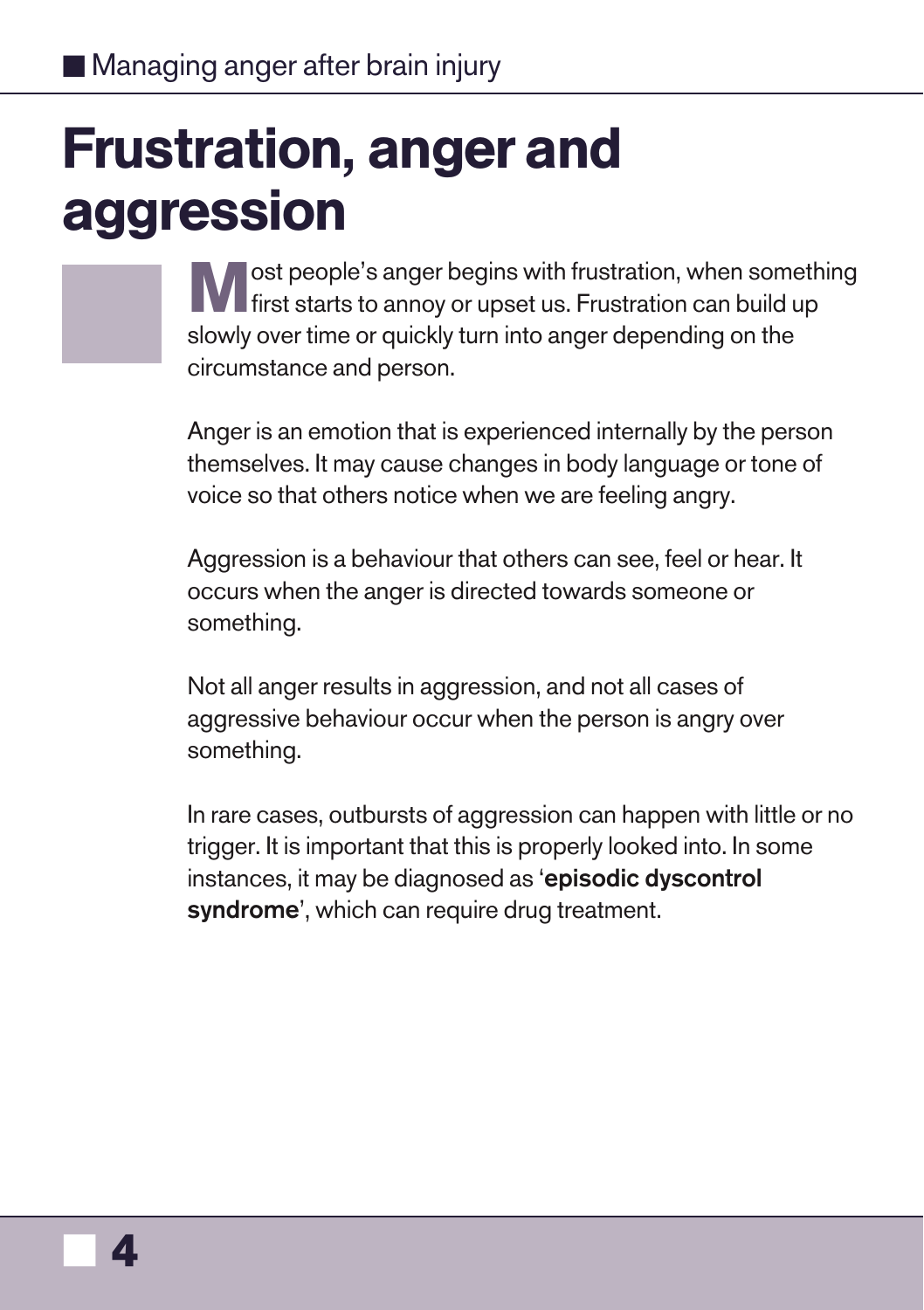# <span id="page-6-0"></span>Anger after brain injury

**T**he effects of brain injury often affect aspects of life such as employment, relationships and daily living. Many brain injury survivors experience frustration over these changes. They may be frustrated over not recovering as quickly as they would like to or because they can no longer do activities they enjoyed before their injury.

Coping with the effects themselves can also cause frustration, such as not being able to remember key dates due to memory problems, or not being able to say things clearly because of speech problems.

Injury to certain areas of the brain that are responsible for managing emotions, such as the **limbic system** and **frontal lobes** can cause problems with managing anger.

Anger is one of many emotions that someone is likely to feel after brain injury. Others include anxiety, depression, grief and loss. It is not only the brain injury survivor who will feel these emotions, but their family and carers as well. Out of all of these emotions, anger is probably the most confusing, hurtful and concerning for both the survivor and their family and friends.

# In the early stages

In the very early stages of recovery from brain injury, for instance when the survivor is being treated in hospital, they may shout, swear and hit out at things and people. This kind of behaviour is particularly characteristic of a person who has just emerged from a period of unconsciousness and is experiencing **post-traumatic amnesia** (PTA). As well as displaying anger, the survivor may behave or talk in a bizarre or uncharacteristic manner.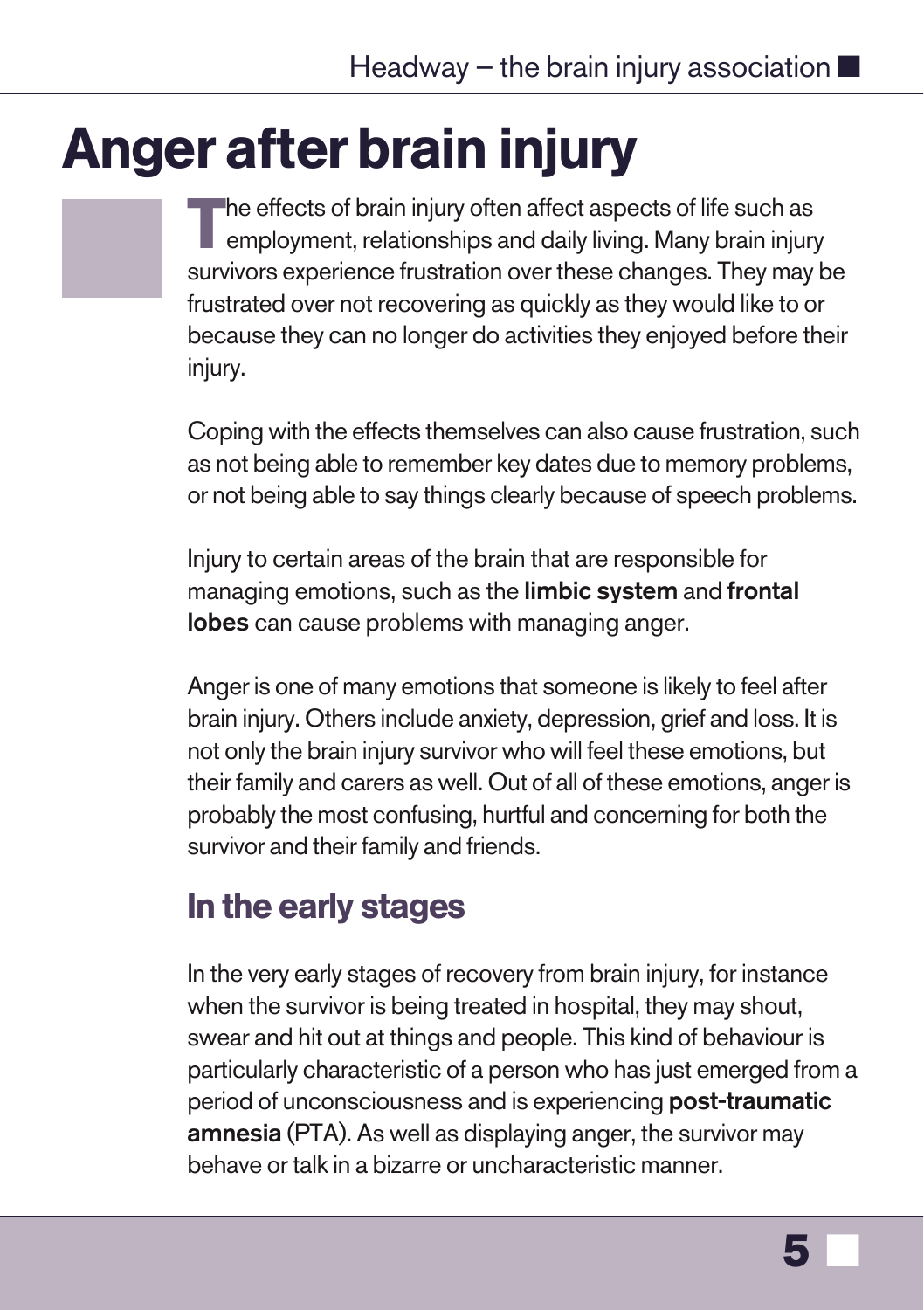### ■ Managing anger after brain injury

Seeing a loved one display this sort of behaviour during PTA can be very distressing for family and friends. It is important to remember that this is a temporary and normal stage of recovery and that it will pass in time.

For more information and guidance on PTA, see our factsheet on this topic Post-traumatic amnesia.

### In the longer term

As the brain injury survivor recovers, their more lasting effects of brain injury will start to become apparent. Anger is a particularly common effect of brain injury. It can lead to unpredictable behaviour, which can be destructive and aggressive. While some people feel at the mercy of this powerful emotion, others barely notice its presence or impact.

### Causes and triggers

In order to manage anger, it is important to be able to identify what is causing it. In some instances, there is an external cause or trigger, and removing this can help to reduce or remove the survivor's anger.

The following are some examples of commonly reported external causes or triggers of anger after brain injury:

- People not understanding or underestimating the impact of brain injury
- **Consuming alcohol**
- Busy, distracting environments
- **Environmental factors such as temperature or noise**
- Situations that require waiting such as in a queue or traffic
- l Situations that make a survivor feel pressured or rushed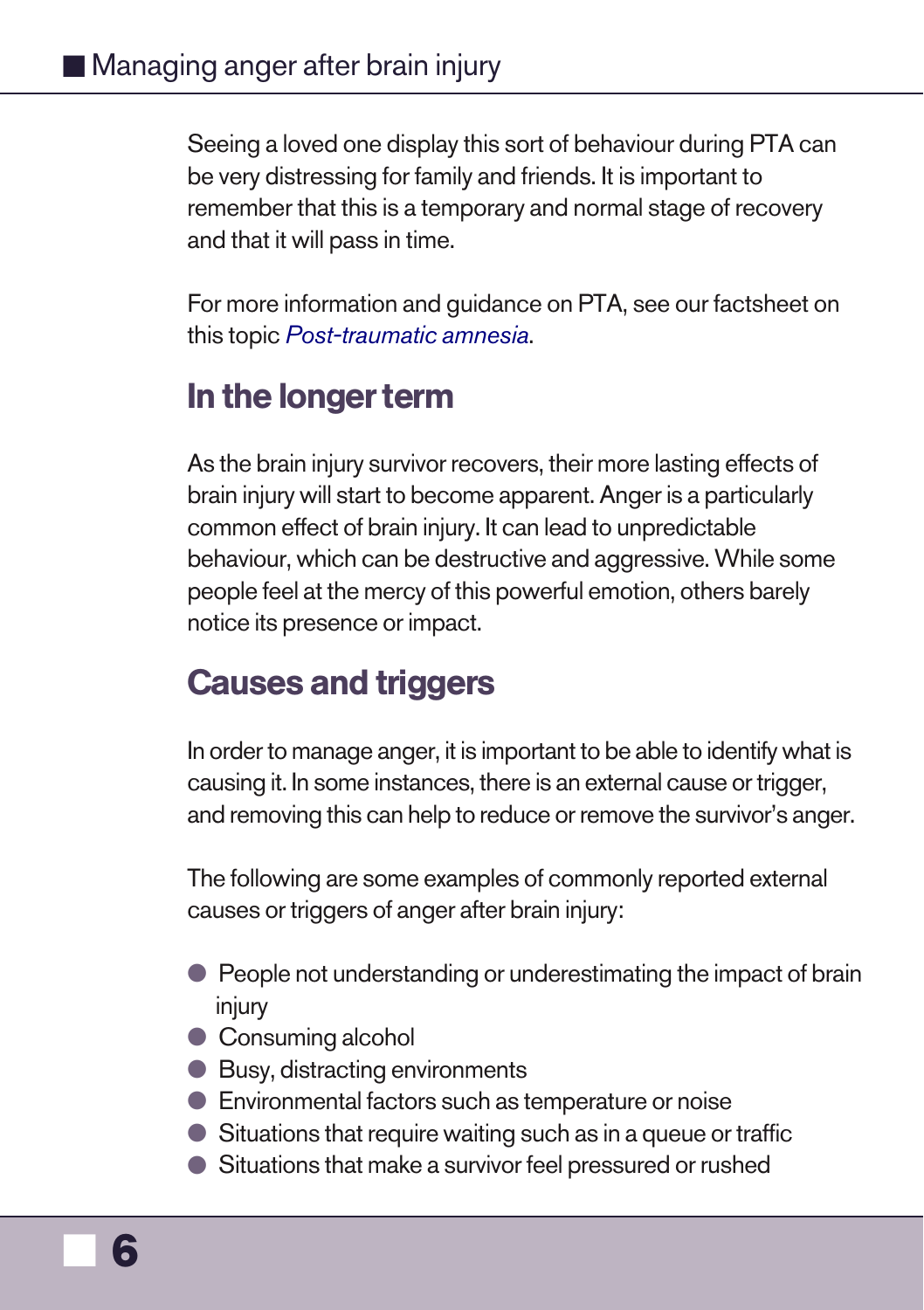#### Headway – the brain injury association  $\blacksquare$

When the frustration or anger is caused by the effects of brain injury, it may be necessary to find ways to cope with these effects first.

- **Communication difficulties**: not being able to find the right words, or express them clearly or quickly enough can be a source of frustration. Taking the wrong meaning from a conversation or misreading facial expressions can also lead to frustration. Further informa[tion on this is available in the bookle](https://www.headway.org.uk/media/8777/memory-problems-after-brain-injury-e-booklet.pdf)t Coping with communication problems after brain injury.
- **Attention, concentration and information processing: many** brain injury survivors need longer to make sense of what they see or hear. They may have problems understanding written or spoken information. When they realise that they are not keeping up with a conversation, television programme or activity, they may feel upset or angry.
- **Memory problems:** the brain injury survivor may be unable to remember important events in their lives or appointments. They may forget information from a few moments or a few days ago, causing frustration. Further information on this is available in the booklet Memory problems after brain injury.
- **Problem solving**: some brain injury survivors will have lost their ability to solve problems, so that even a simple problem becomes a large challenge. Being unable to complete simple tasks or things that the survivor did before their injury can lead to feelings of frustration and low self-esteem. This skill is part of a wider set of skills that can be affected by brain injury known as executive dysfunction. Further information on this is available in the factsheet Executive dysfunction after brain injury.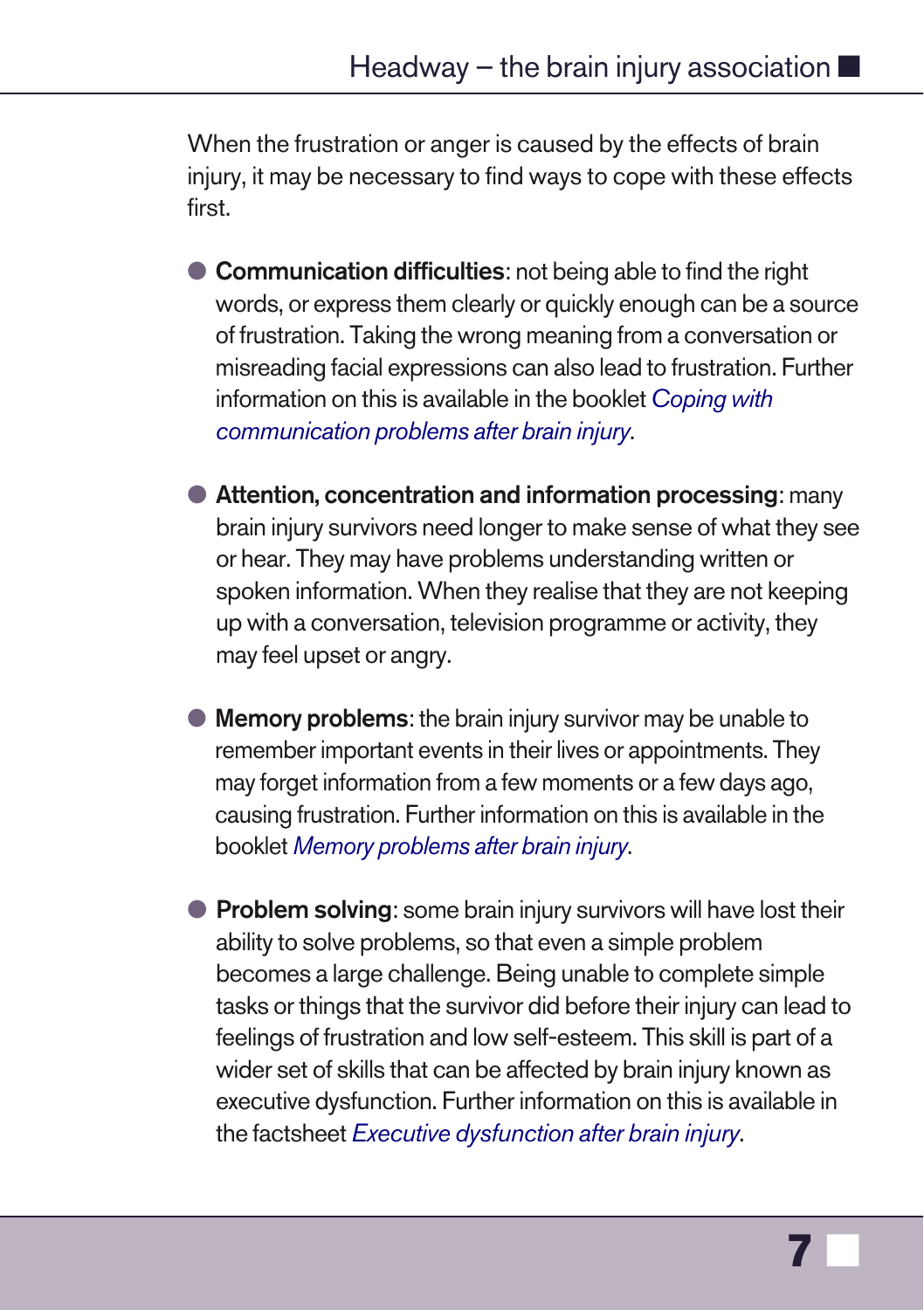### ■ Managing anger after brain injury

- **Personality change:** the changes caused by brain injury can make some people feel like a new person after their injury. When the survivor feels aware of this, it can be distressing and difficult to accept and this can be a cause of anger. Headway's A New Me report describes how brain injury can change a person's sense of self. You can read the report by visiting www.headway.org.uk/news-and-campaigns/campaigns/ a-new-me.
- **l Loss of inhibition**: The brain injury survivor may lose their sense [of inhibition and say things w](https://www.headway.org.uk/media/4091/lack-of-insight-after-brain-injury-factsheet.pdf)hich would be best kept as thoughts. This can lead to embarrassing social situations, as the survivor may say or do things that are socially inappropriate. Unfortunately many people in society do not have an understanding of brain injury so will not easily make allowances for such behaviour.

Often as a person becomes angry, it [can make those around them](https://www.headway.org.uk/supporting-you/brain-injury-identity-card/) feel angry. It is almost like 'catching' the anger. The two angry people may then start blaming each other and it will be difficult to calm the situation down. Furthermore, if a brain injury survivor lacks insight into their inhibition they may not understand why they have upset someone in the first place, and this can cause further anger. Further information on this is available in the Headway factsheet Lack of insight after brain injury.



**Headway's Brain Injury Identity Card provides brain injury survivors with added confidence in handling these types of everyday social scenarios. For more information visit www.headway.org.uk/id**

■ **8**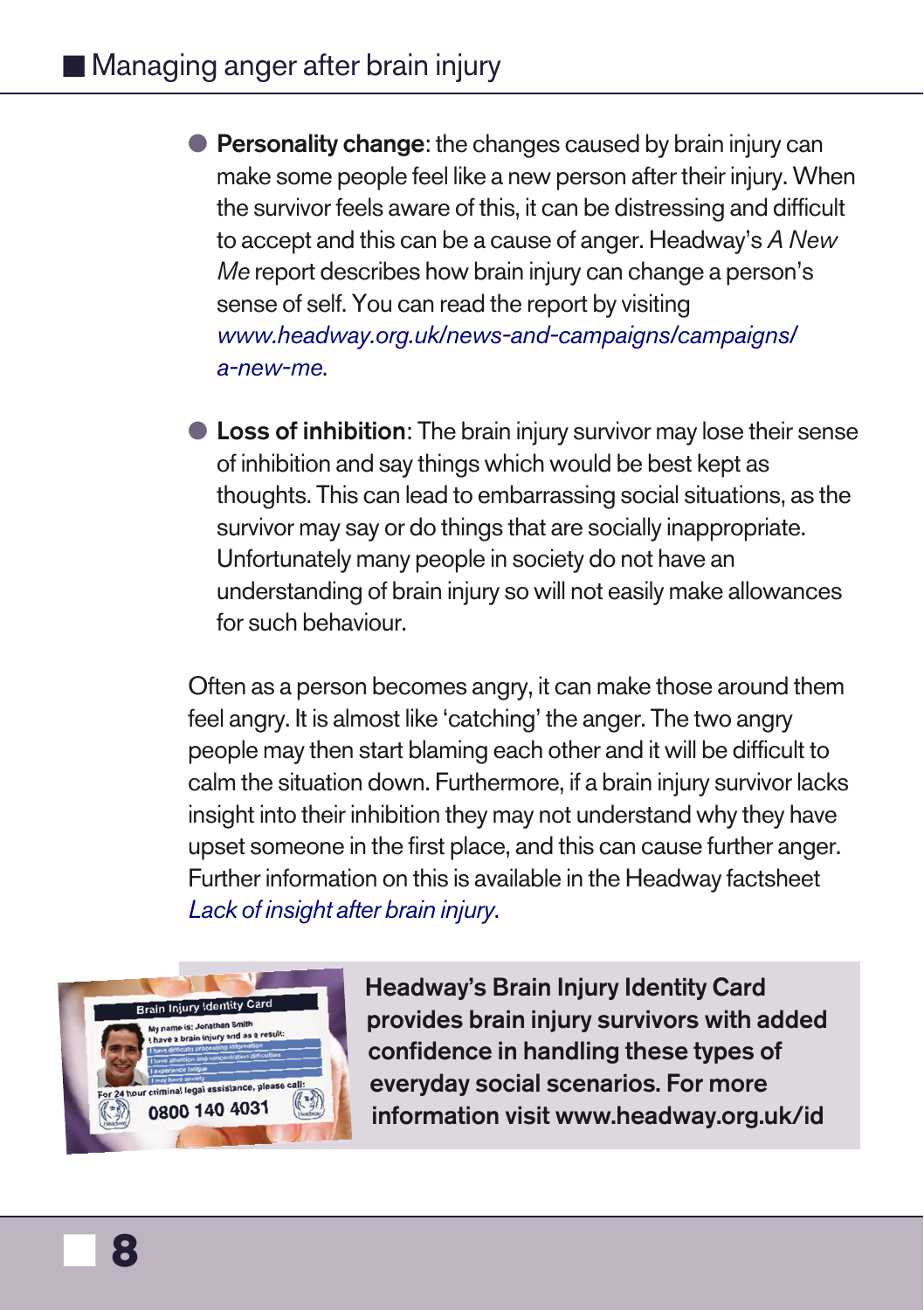# <span id="page-10-0"></span>Tips for the brain injury survivor

**T**his section has been written for brain injury survivors. It aims to help you with identifying how best to manage your anger.

There are two reasons why it is important to control your anger:

1. It can lead to aggressive or impulsive behaviour 2. It can affect your thinking and speaking – other effects of brain injury may worsen while you are angry

The following tips can help with identifying and managing anger. Remember that different things work for different people, so while some of the tips below may be helpful to you, others may be less effective. Try different things until you find a method that works for you.

## Change your approach towards anger

- $\bullet$  Try to become aware of the physical signs of anger building up such as rapid breathing, feeling hot and clenching fists. If you can learn to recognise these changes in your body, you might be able to calm yourself down before the anger becomes aggression.
- Anger can sometimes be caused by stress and anxiety. Learning ways to manage stress and anxiety in the first instance can help you to feel more relaxed and less likely to have an outburst of anger. Consider relaxation techniques such as mindfulness and meditation to help with managing stress and anxiety.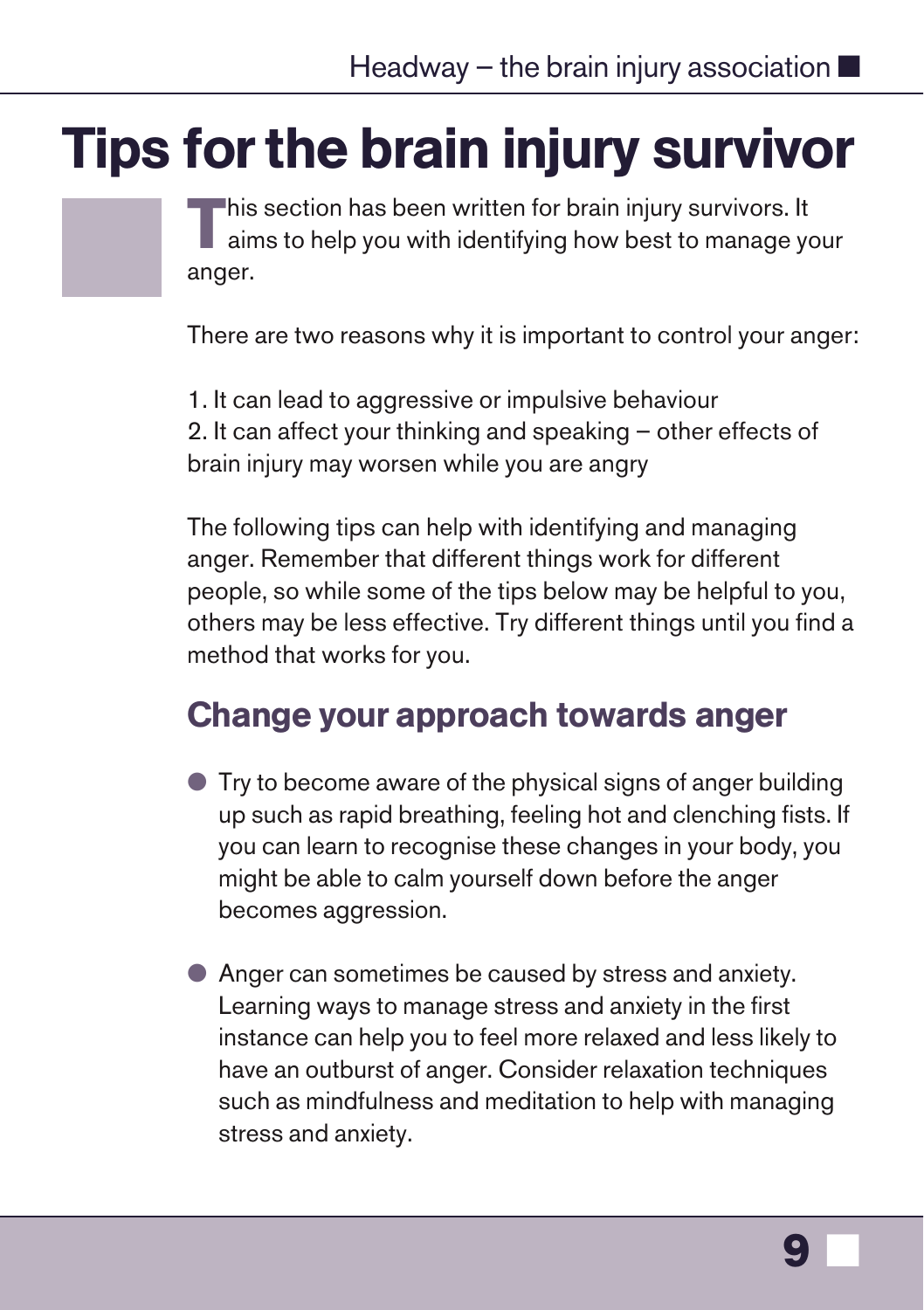### ■ Managing anger after brain injury

- **Difficulties with accepting how different life is after brain injury** can be a source of anger to some. However, learning to accept the 'new me' and finding new interests and strengths can help with improving feelings of frustration.
- $\bullet$  Remember that as you practice using strategies for managing your anger, your responses may gradually become automatic and will become a natural part of how you think and behave. Also, as your confidence after brain injury increases, you may find you need to rely on consciously using strategies less and less.

### Identify your triggers

- Being uncomfortable with the environment can cause irritation, which can gradually bui[ld up to anger. Examples i](https://www.headway.org.uk/media/7595/alcohol-after-brain-injury-factsheet.pdf)nclude feeling too hot or too cold, loud noises, bright lights, being in a crowded place or being stuck in traffic. If possible, try to change the environment to help with calming yourself down.
- l Try to have a regular sleep routine so that are getting enough sleep every night. Being tired can make people feel irritable, which can turn into anger if you get too tired through the day.
- **Drinking alcohol after brain injury is discouraged because it** can affect a survivor more than it did before their injury. They may be more likely to get into fights or feel angry at the impact of their injury under the influence of alcohol. For further information and advice on managing alcohol intake after brain injury, see the factsheet Alcohol after brain injury.
- Some people find that their anger can be triggered by things they read on the news or on social media. Limit the amount of time you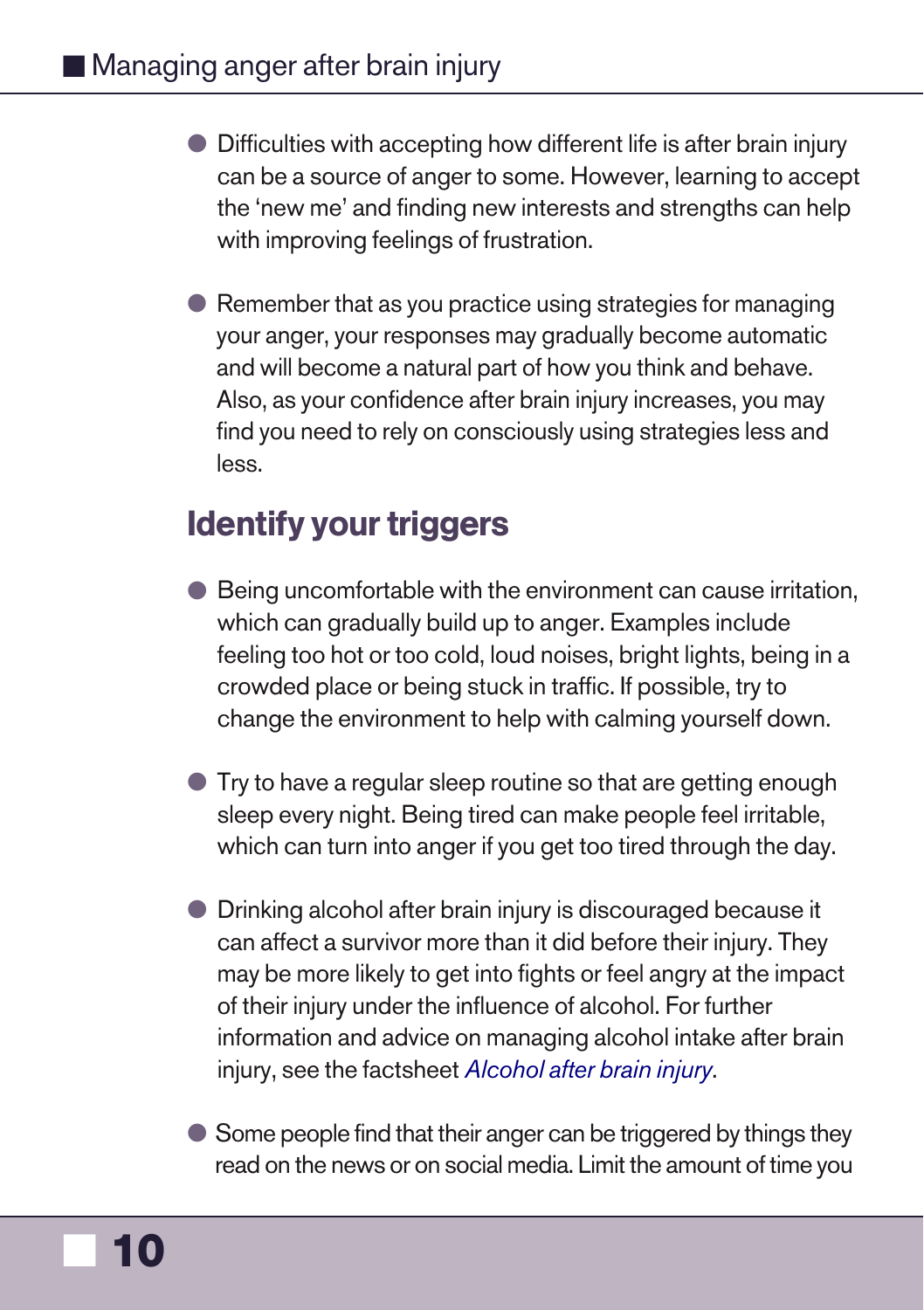#### <span id="page-12-0"></span>Headway – the brain injury association  $\blacksquare$

spend online or watching the news and try to be selective about what information you view. Try to avoid getting into arguments online as they may cause unnecessary frustration.

### Talk to others

- **Talk to others about how you feel when you get angry. Being** open and honest can help you to process your emotions and find a new way to think about managing your anger, while also allowing others around you to be more understanding.
- **E** Educate others about your injury and how it has impacted you. You can show Headway's relationsh[ips factsheets to partner](https://www.headway.org.uk/media/4130/returning-to-work-after-brain-injury-factsheet.pdf)s, [friends or co](https://www.headway.org.uk/media/4130/returning-to-work-after-brain-injury-factsheet.pdf)llea[gues to help them with understanding th](https://www.headway.org.uk/media/4126/returning-to-education-after-brain-injury-factsheet.pdf)e effects of brain injury and what they can do to help.
- **Discuss your triggers with family, friends and colleagues so** that they are also aware of the situations in which you may start to feel angry.
- $\bullet$  If you are struggling with a return to work or education after brain injury and this is causing you to feel stressed, which in turn is making you angry, talk to your employer or tutor about how you are feeling and ask if there is any way to adapt things so that it is easier for you to manage. More information and tips on this are available in the factsheets Returning to work after brain injury and Returning to education after brain injury.

### Seek professional support

l If you feel your anger is out of control, speak to your GP about getting a referral for professional support such as from a neuropsychologist or a cognitive behavioural therapist

**11** ■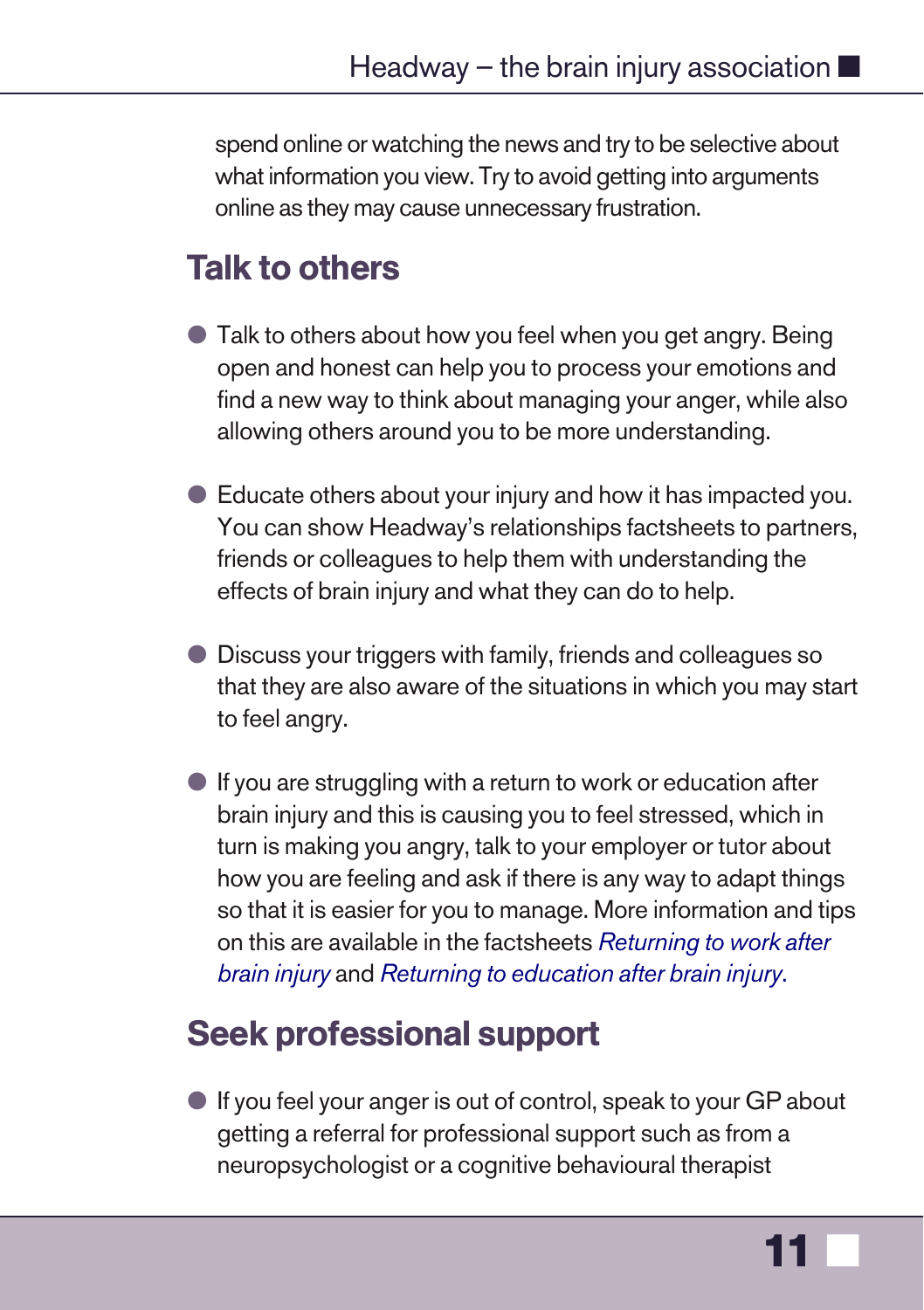- <span id="page-13-0"></span>● Counselling may be suitable if you need to talk to someone about how you are feeling and any issues or incidents that are upsetting you
- **If appropriate, consider getting professional support together** with a partner or your family so that you can work together towards managing your anger
- Remember that you can talk to the nurse-led Headway helpline if you need emotional support or want to find out more about managing anger after brain injury. You can contact the helpline on **0808 800 2244** or **helpline@headway.org.uk**.

### During an episode of anger

- $\bullet$  Remove yourself from the situation that is causing you to feel angry, for instance leaving the room or ending a conversation. If you are with someone, explain that you are leaving because you need time to calm down and will return when you feel better.
- $\bullet$  Use the analogy of a thermometer to explain how angry you are feeling. This is used by some rehabilitation teams to describe and visualise anger, with the different levels of anger being different points on the thermometer. It can start at irritation and move onto higher intensities of annoyance, frustration, anger, fury and rage. This can help to explain how you are feeling in the moment and can help with identifying and therefore managing the anger.

l Try to use calming techniques such as focusing on your breathing or practicing mindfulness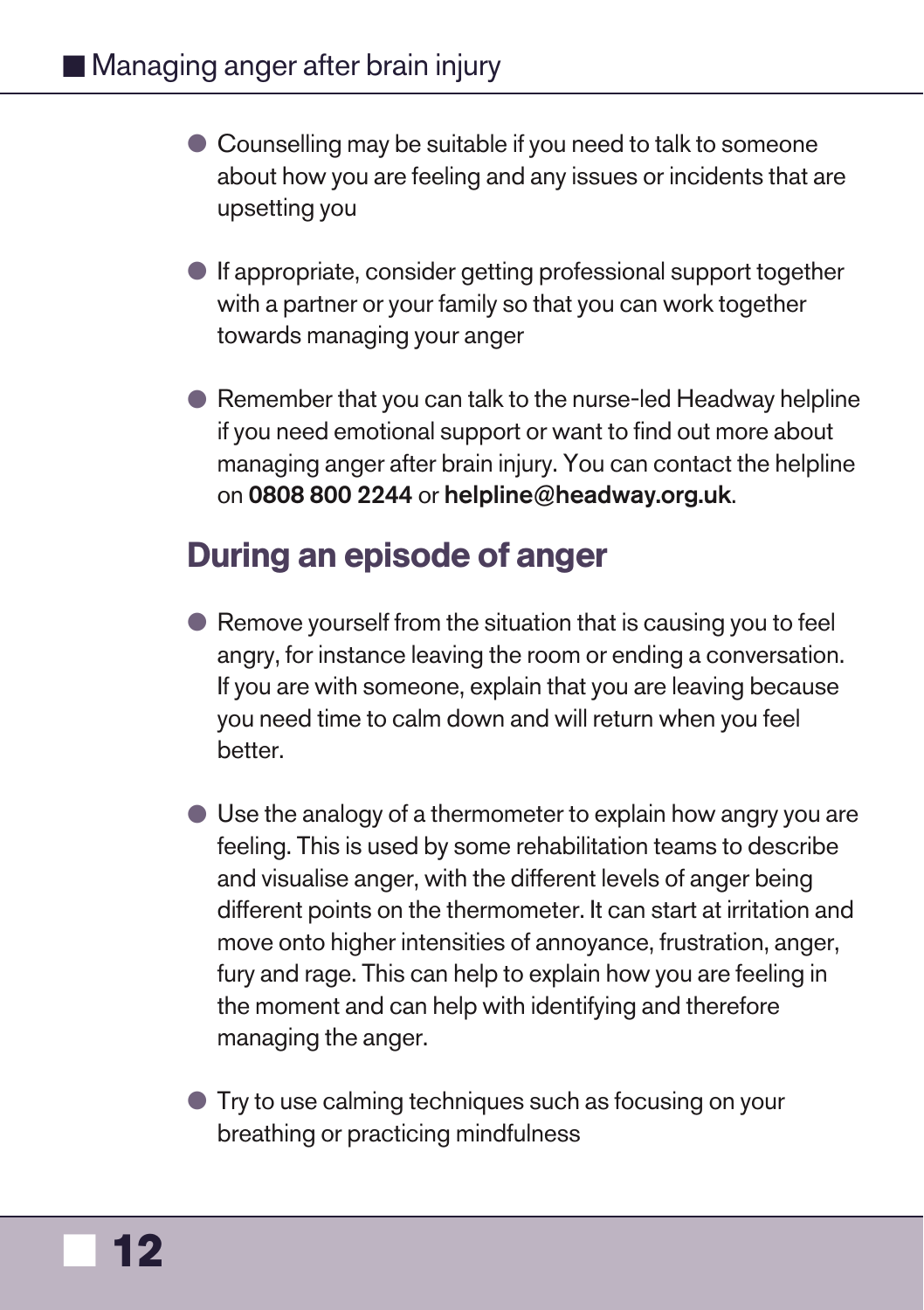- l Write down how you are feeling. Some people find that writing poetry or keeping a diary can be helpful.
- $\bullet$  If possible, go for a walk or do some gentle exercises
- l Listen to music that makes you feel better or calms you down
- l Think of someone who normally calms you down when you feel angry. Imagine what they would say to you and what they would do to make you feel better.
- $\bullet$  If your anger was directed at someone, apologise to them afterwards and explain how to you felt. It may be difficult to say sorry, but it can help to clear up misunderstandings and often makes both people feel better.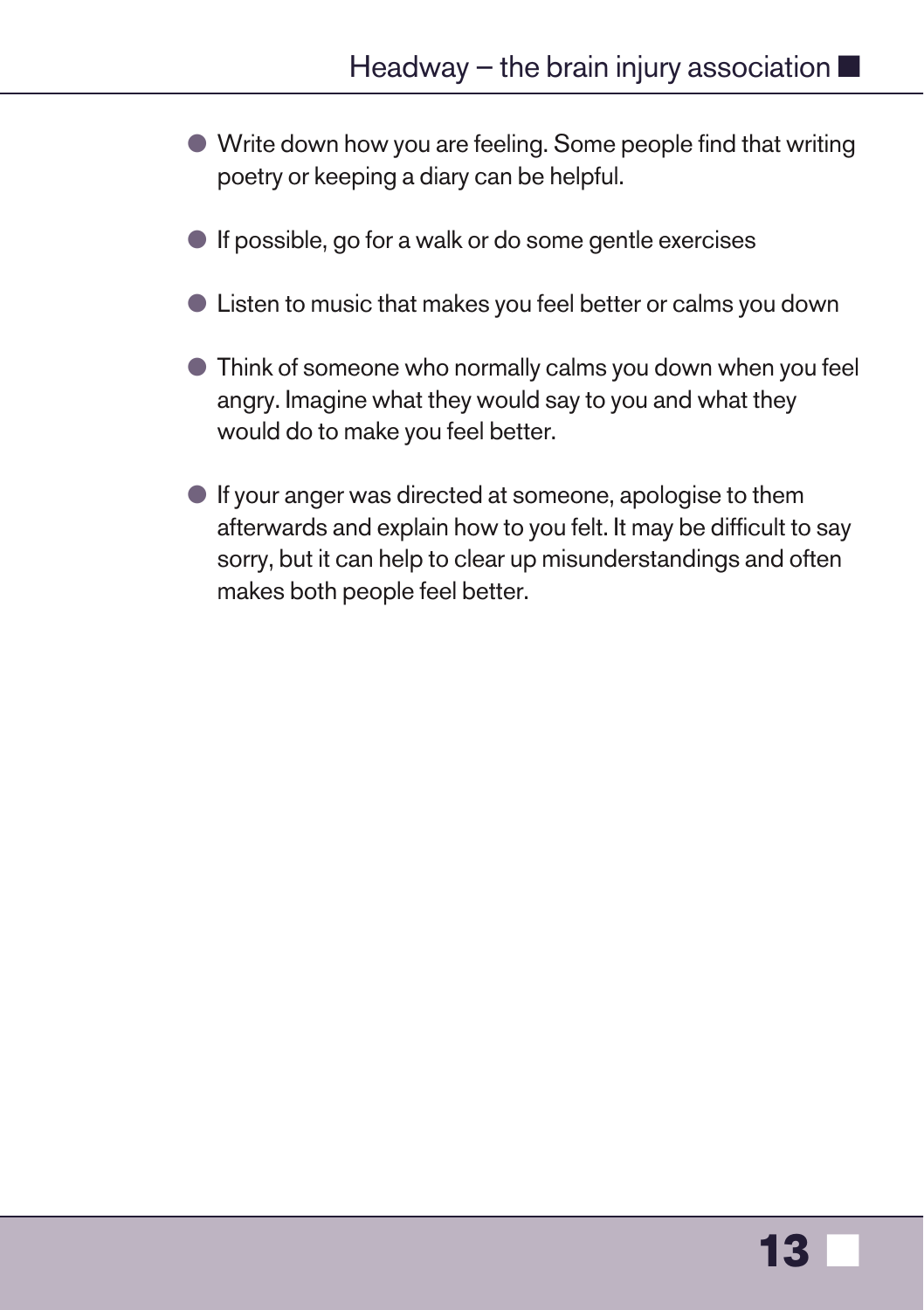# <span id="page-15-0"></span>Tips for family, friends and carers

**W**itnessing someone having an anger outburst, or being on the receiving end of someone's anger can be very hard. It can be particularly hurtful if the anger is directed at family members, who are already upset and perhaps angry themselves.

The following points can be used by family, friends and carers to reduce the distress of everyone involved.

- $\bullet$  Try to identify what triggers the survivor's anger, for instance certain environments or certain topics of conversation. If these situations come up again, be prepared and have a strategy ready to help the survivor with managing their anger.
- **Discuss triggers that you have noticed with the survivor and** help them to identify triggers themselves.
- $\bullet$  Try to gently direct the survivor's attention away from the cause of their anger.
- $\bullet$  Busy places can be especially difficult for brain injury survivors as they may struggle with processing all of the information around them. If you see them getting 'worked up', encourage them to move to somewhere quieter.
- l Try not to get into an argument with the brain injury survivor. Instead make an effort to be calm and speak to them gently, even if you think they are wrong. Telling the survivor to just 'calm down' can sometimes make the situation worse. Instead, tell them that you can see they are starting to get angry and remind them to take deep breaths. You can also remind them that you can discuss things later.

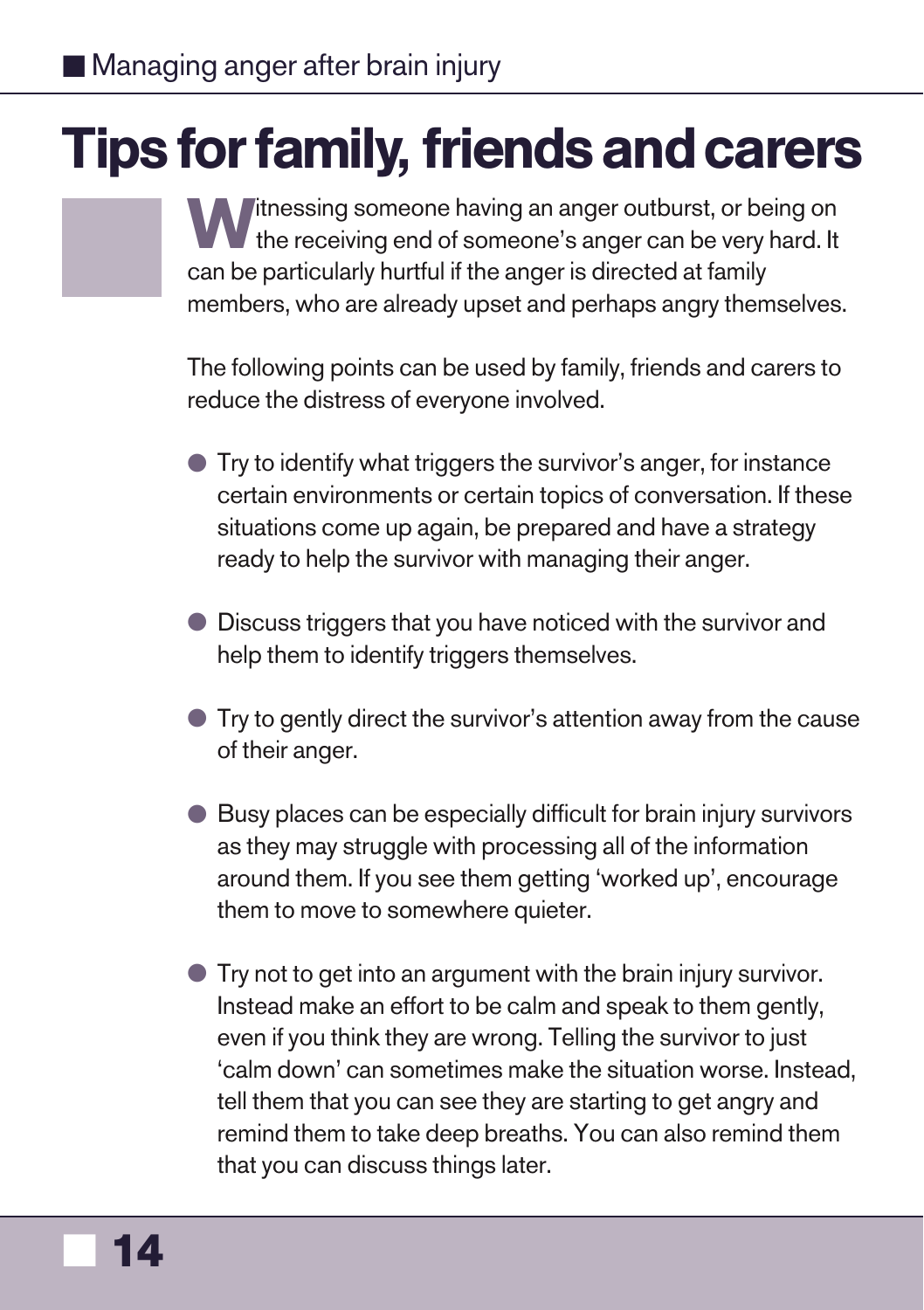- $\bullet$  Never trivialise the survivor's anger, even if it is over something that seems small to you. Remember that sometimes simple things like watching people chatting freely can bring up feelings of sadness, which can subsequently lead to anger.
- Remove yourself from the area if the anger is being directed at you. Explain to the brain injury survivor that you are leaving because you think it will help them to calm down, rather than just walking away with no explanation.
- $\bullet$  Remember that even if the anger is being directed at you, this is most likely not personal. Rather, it is a common effect of brain injury.
- Agree on a prompt or sign that you can use when you believe they are getting wound up. For example, you could blow over your shoulder, indicating "blow away your anger". You can also encourage the survivor to think of their own sign to show that they are starting to get angry.
- $\bullet$  Remember that the Headway helpline is available to families, friends and carers of brain injury survivors as well as the survivor themselves. The helpline can be a listening ear or offer information and practical tips for supporting someone with anger problems after brain injury. You can contact the helpline on **0808 800 2244** or **helpline@headway.org.uk**
- $\bullet$  If the brain injury survivor's anger becomes violent, abusive or causes a risk of harm to themselves, yourself or others, there may be a need to seek intervention through a safeguarding team, domestic abuse services or the police. The Headway helpline can offer emotional support and information if you need help with this.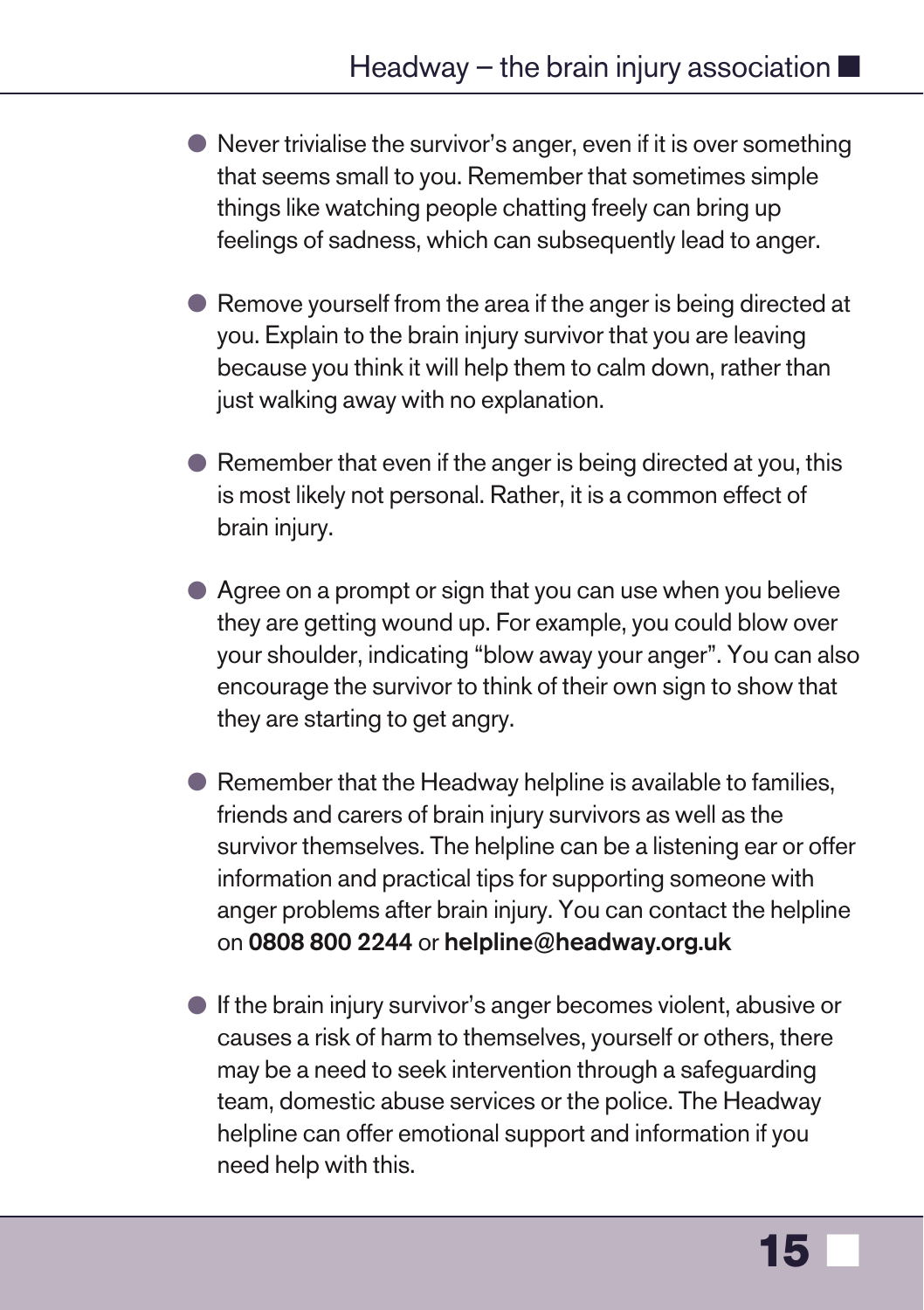# <span id="page-17-0"></span>**Conclusion**

**P**roblems with managing anger are common after brain injury. For many brain injury survivors with anger problems, becoming aware of the anger is the first step to managing it. The tips in this booklet can help brain injury survivors to both identify and manage their anger effectively, although for some people it may be necessary to seek professional support as well.

Families, friends and carers are often also affected by anger problems, and it is important for them to be aware of how best to support the brain injury survivor with managing their anger.

If you would like to discuss any of the issues raised in this booklet, or are seeking emotional support, contact the Headway helpline on **0808 800 2244** or **helpline@headway.org.uk**.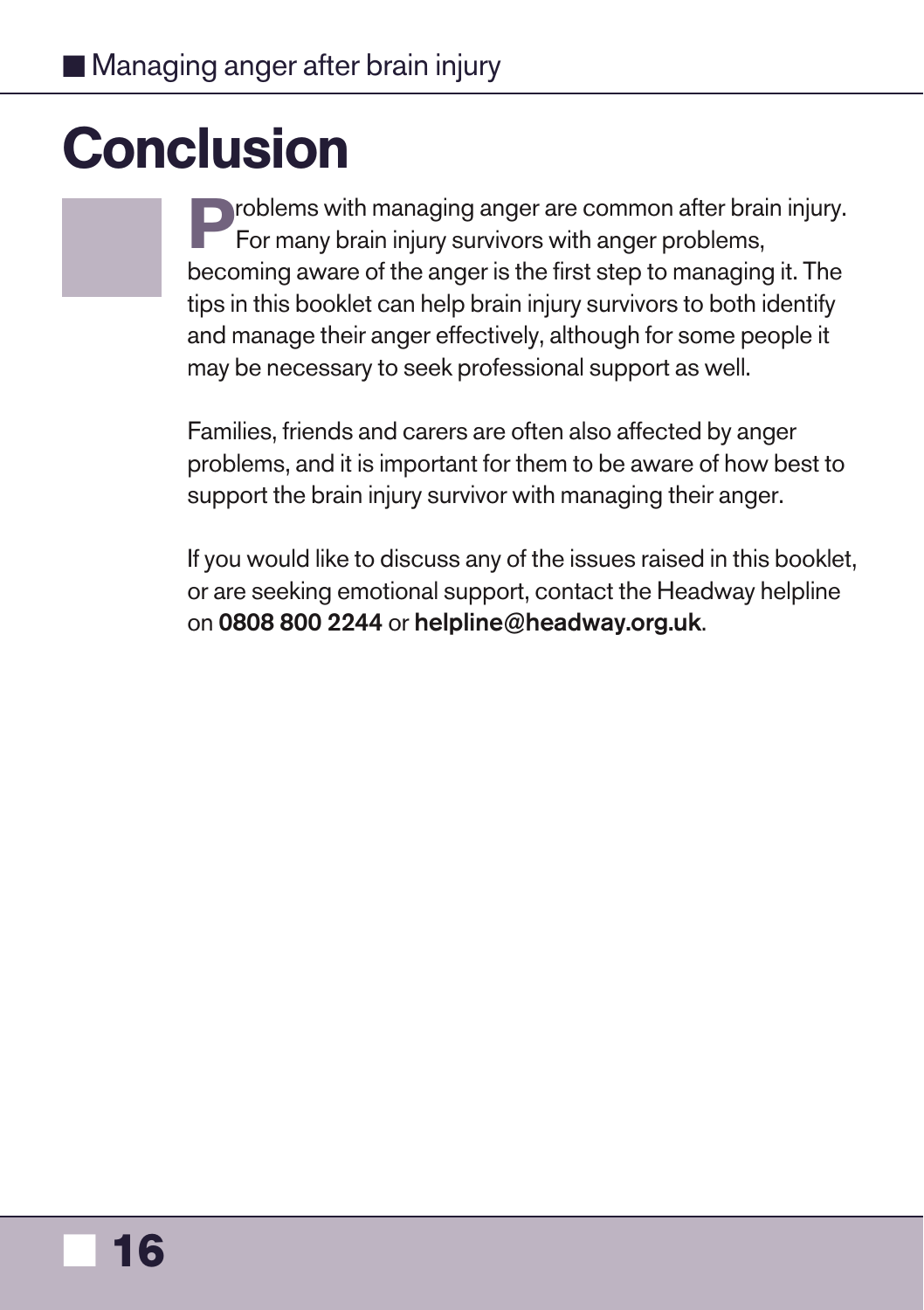# <span id="page-18-0"></span>**Glossary**

### $\blacksquare$  Adrenaline

A chemical produced by the adrenal glands, which triggers the 'fight or flight' response.

### **n** Amygdala

An area of the limbic system that controls emotions such as fear and rage.

#### ■ Cognition

A general term used to cover all areas of intellectual function

#### ■ Cognitive behavioural therapy

Helps people to understand the relationship between their thoughts, feelings and behaviour. Provides practical help to reduce emotional distress and change problem behaviours.

#### ■ Episodic dyscontrol syndrome

Condition causing outbursts of anger/rage with no obvious trigger.

### **n** Frontal lobes

Part of the cerebral cortex. Primarily concerned with planning and organising and controlling emotions and behaviour.

### **n** Limbic system

An area deep in the centre of the brain that houses the hypothalamus, hippocampus and amygdala and is involved in the control of emotions.

#### **n** Mindfulness

A meditation technique in which a person makes a conscious effort to focus on their own thoughts, feelings and the world around them.

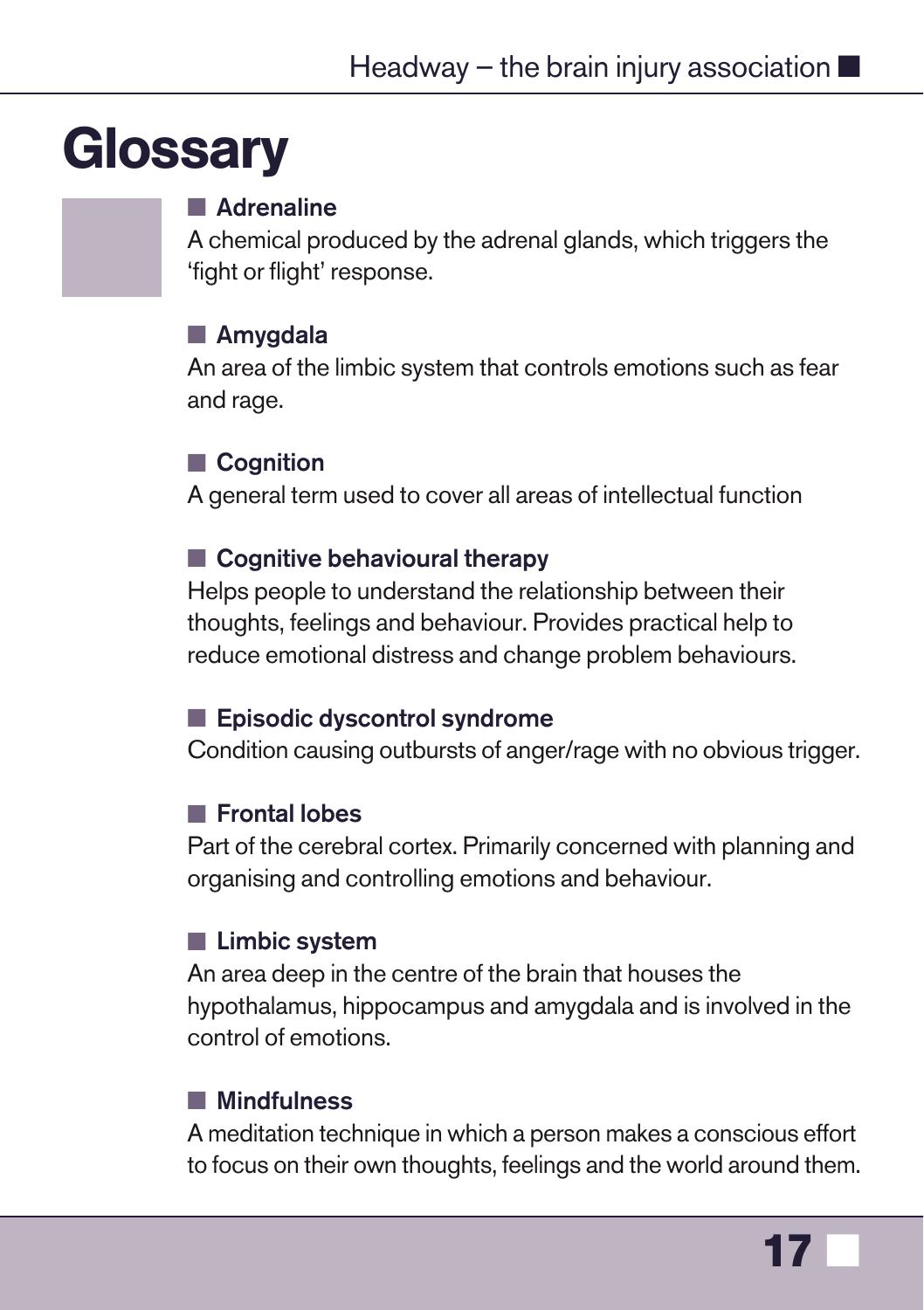#### **Neuropsychologist**

A specialist in the assessment and rehabilitation of behavioural, emotional and cognitive problems caused by brain injury and other neurological conditions.

#### ■ Post-traumatic amnesia

The period after being unconscious when there may be confused behaviour and no continuous memory of day to day events.

### **n** Self monitoring

The ability to notice and recognise our own emotions.

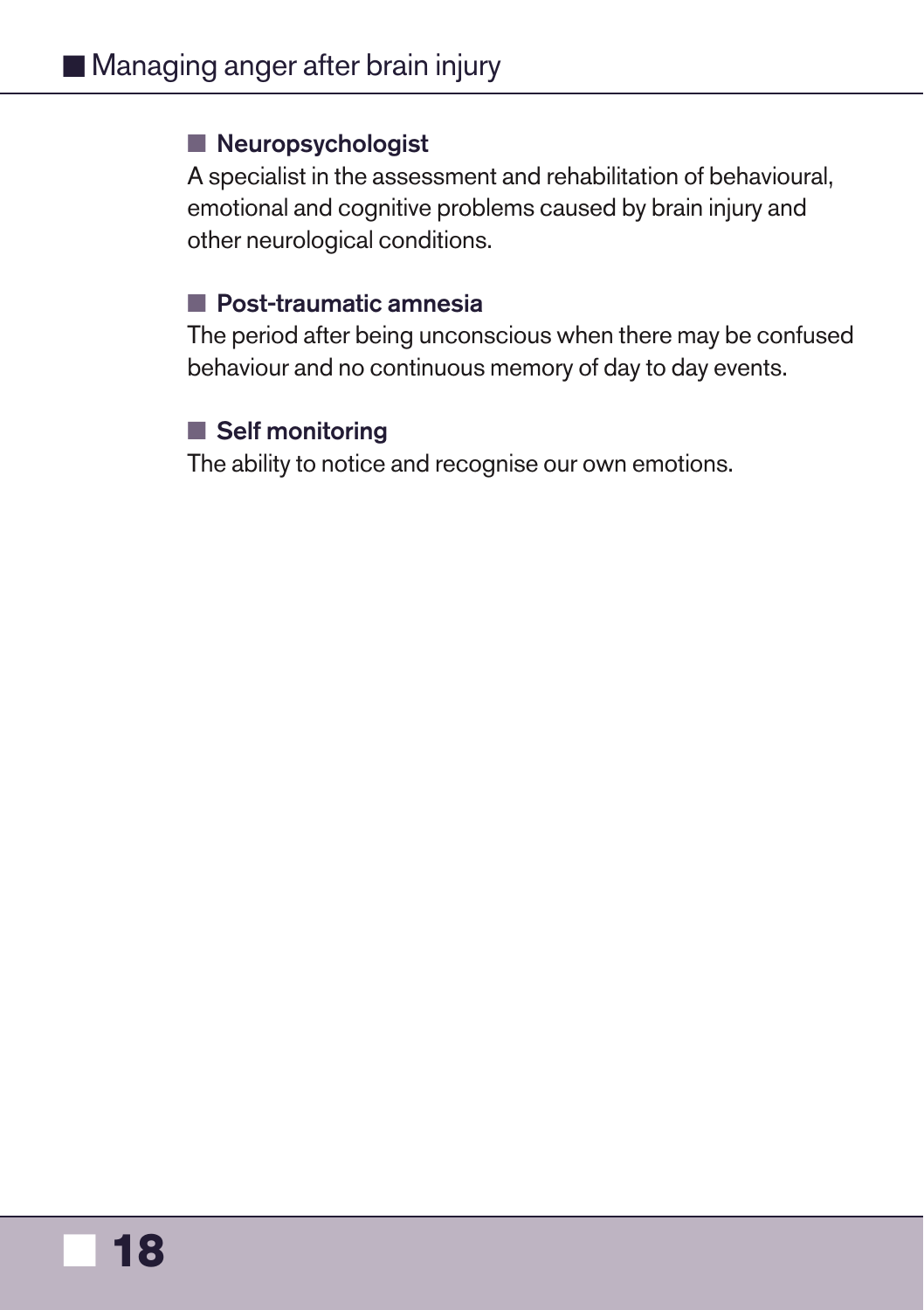# **Notes**

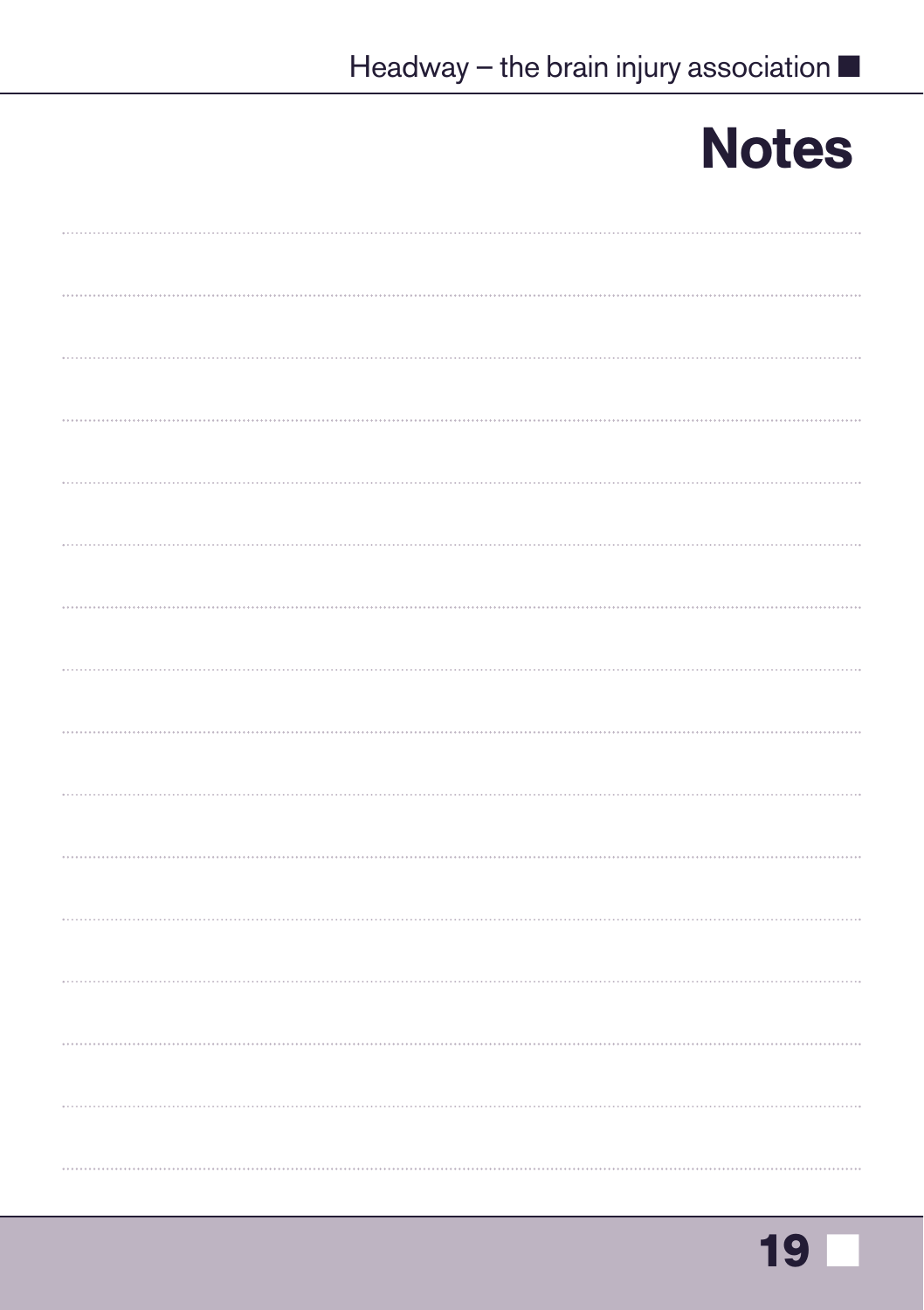# <span id="page-21-0"></span>How to donate

**Headway – the brain injury association is a registered charity (1025852) and relies upon voluntary support to** fund its work.

If you would like to help Headway by making a donation you can do so by donating online at **www.headway.org.uk**, contacting the Fundraising Team on **0115 924 0800**, or sending a cheque to:

Headway – the brain injury association Bradbury House 190 Bagnall Road Old Basford Nottingham NG6 8SF

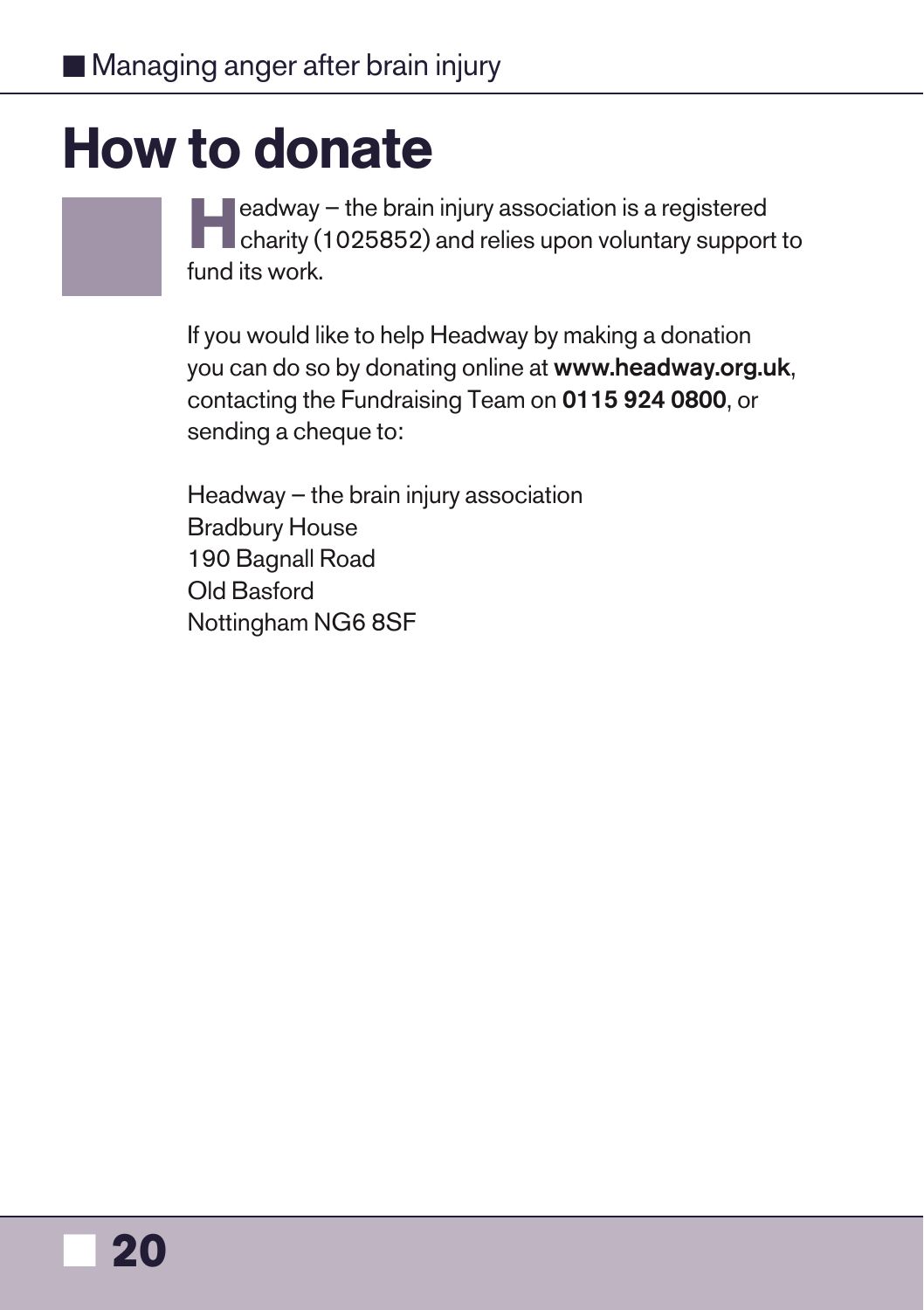# <span id="page-22-0"></span>About Headway

**H**eadway – the brain injury association is a charity set up to give help and support to people affected by brain injury.

A network of local Headway groups and branches throughout the UK offers a wide range of services including rehabilitation programmes, carer support, social re-integration, community outreach and respite care. The Headway helpline provides information, signposts to sources of support and rehabilitation services, and offers a listening ear to those experiencing problems. Other services provided by Headway include:

- l Supporting and developing local groups and branches
- **Promoting understanding of brain injury and its effects**
- An award-winning range of publications on aspects of brain injury
- Accreditation of UK care providers through the Approved Provider scheme
- $\bullet$  A comprehensive, award-winning website
- Campaigning for measures that will reduce the incidence of brain injury
- **Providing grants from our Emergency Fund for families coping** with financial difficulties
- l Headway Acute Trauma Support (HATS) nurses to support families with loved ones in hospital
- Freephone helpline: 0808 800 2244 (Monday–Friday, 9am–5pm)
- Telephone: 0115 924 0800
- Website: www.headway.org.uk
- Fax: 0115 958 4446
- $\blacksquare$  Email: helpline@headway.org.uk